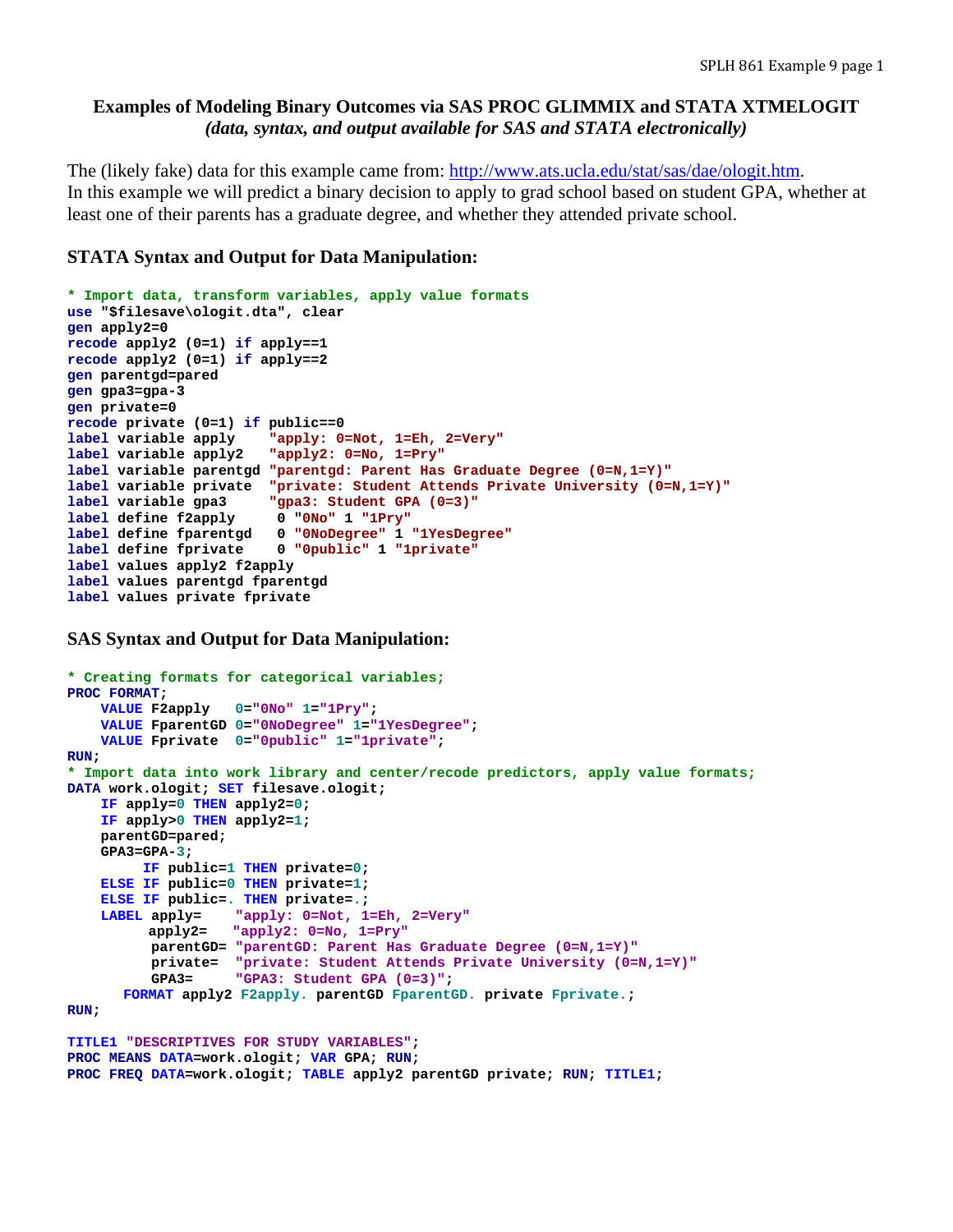|                 |           | $apply2: 0=No, 1=Prv$ |                         |                       |
|-----------------|-----------|-----------------------|-------------------------|-----------------------|
| apply2          | Frequency | Percent               | Cumulative<br>Frequency | Cumulative<br>Percent |
|                 |           |                       |                         |                       |
| 0 <sub>No</sub> | 220       | 55.00                 | 220                     | 55.00                 |
| 1Prv            | 180       | 45.00                 | 400                     | 100.00                |

# **Empty Model Predicting the logit of the binary version of apply:**

 $Logit(Apply_i = 1) = \beta_0 \rightarrow Probability(Apply_i = 1) = \frac{exp(\beta_0)}{1 + exp(\beta_0)}$ 

```
display as result "EMPTY MODEL PREDICTING BINARY DV"
melogit apply2 , 
      estat ic, n(400), 
      nlcom 1/(1+exp(-1*(_b[_cons]))) // intercept in probability
```

```
TITLE1 "EMPTY MODEL PREDICTING BINARY DV"; 
PROC GLIMMIX DATA=work.ologit NOCLPRINT NOITPRINT GRADIENT METHOD=QUAD; 
MODEL apply2 (DESCENDING) = / SOLUTION LINK=LOGIT DIST=BINARY; 
* ILINK requests logit estimate to be transformed into probability; 
ESTIMATE "Intercept" intercept 1 / ILINK; 
RUN; TITLE1;
```
## **SAS Output:**

|         | Response Profile |           | SAS is trying to help explain what it's doing see, it's still predicting down, |
|---------|------------------|-----------|--------------------------------------------------------------------------------|
| Ordered |                  | Total     | but it re-ordered your data so that up is now down, and down is now up         |
| Value   | apply2           | Frequency | That's not confusing at all! This is why we start with an empty model, to      |
|         |                  |           | make sure we know what SAS is predicting. Fortunately, in the current          |
|         | 1Prv             | 180       | version of GLIMMIX, it now tells us directly below what it is modeling         |
|         | 0No              | 220       |                                                                                |

The GLIMMIX procedure is modeling the probability that apply2='1Pry'.

|                          |                     | Convergence criterion (GCONV=1E-8) satisfied. |     |           |                                                   |         | Hooray! Our estimates are usable! |                      |
|--------------------------|---------------------|-----------------------------------------------|-----|-----------|---------------------------------------------------|---------|-----------------------------------|----------------------|
|                          | Fit Statistics      |                                               |     |           |                                                   |         |                                   |                      |
| -2 Log Likelihood        |                     | 550.51                                        |     |           |                                                   |         |                                   |                      |
| AIC                      | (smaller is better) | 552.51                                        |     |           |                                                   |         |                                   |                      |
| AICC (smaller is better) |                     | 552.52                                        |     |           |                                                   |         |                                   |                      |
| <b>BIC</b>               | (smaller is better) | 556.50                                        |     |           |                                                   |         |                                   |                      |
| CAIC (smaller is better) |                     | 557.50                                        |     |           |                                                   |         |                                   |                      |
| HQIC (smaller is better) |                     | 554.09                                        |     |           |                                                   |         |                                   |                      |
| Pearson Chi-Square       |                     | 400,00                                        |     |           |                                                   |         |                                   |                      |
| Pearson Chi-Square / DF  |                     | 1.00                                          |     |           |                                                   |         | Probability of $(Apply_i = 1)$    |                      |
|                          |                     | Parameter Estimates<br>Standard               |     |           | $=\frac{exp(-0.2007)}{[1+exp(-0.2007)]}$ / = .450 |         |                                   |                      |
| Effect                   | Estimate            | Error                                         | DF  | t Value   |                                                   | Pr >  t | Gradient                          |                      |
| Intercept                | $-0.2007$           | 0.1005                                        | 399 | $-2.00$   |                                                   | 0.0465  | $5.275E - 8$                      |                      |
|                          |                     |                                               |     | Estimates |                                                   |         |                                   |                      |
|                          |                     | Estimate = predicted $logit$                  |     |           |                                                   |         |                                   | $Mean = probability$ |
|                          |                     |                                               |     |           |                                                   |         |                                   | Standard             |
|                          |                     | Standard                                      |     |           |                                                   |         |                                   | Error                |
| Label                    | Estimate            | Error                                         | DF  | t Value   |                                                   | Pr >  t | Mean                              | Mean                 |
| Intercept                | $-0.2007$           | 0.1005                                        | 399 | $-2.00$   |                                                   | 0.0465  | 0.4500                            | 0.02487              |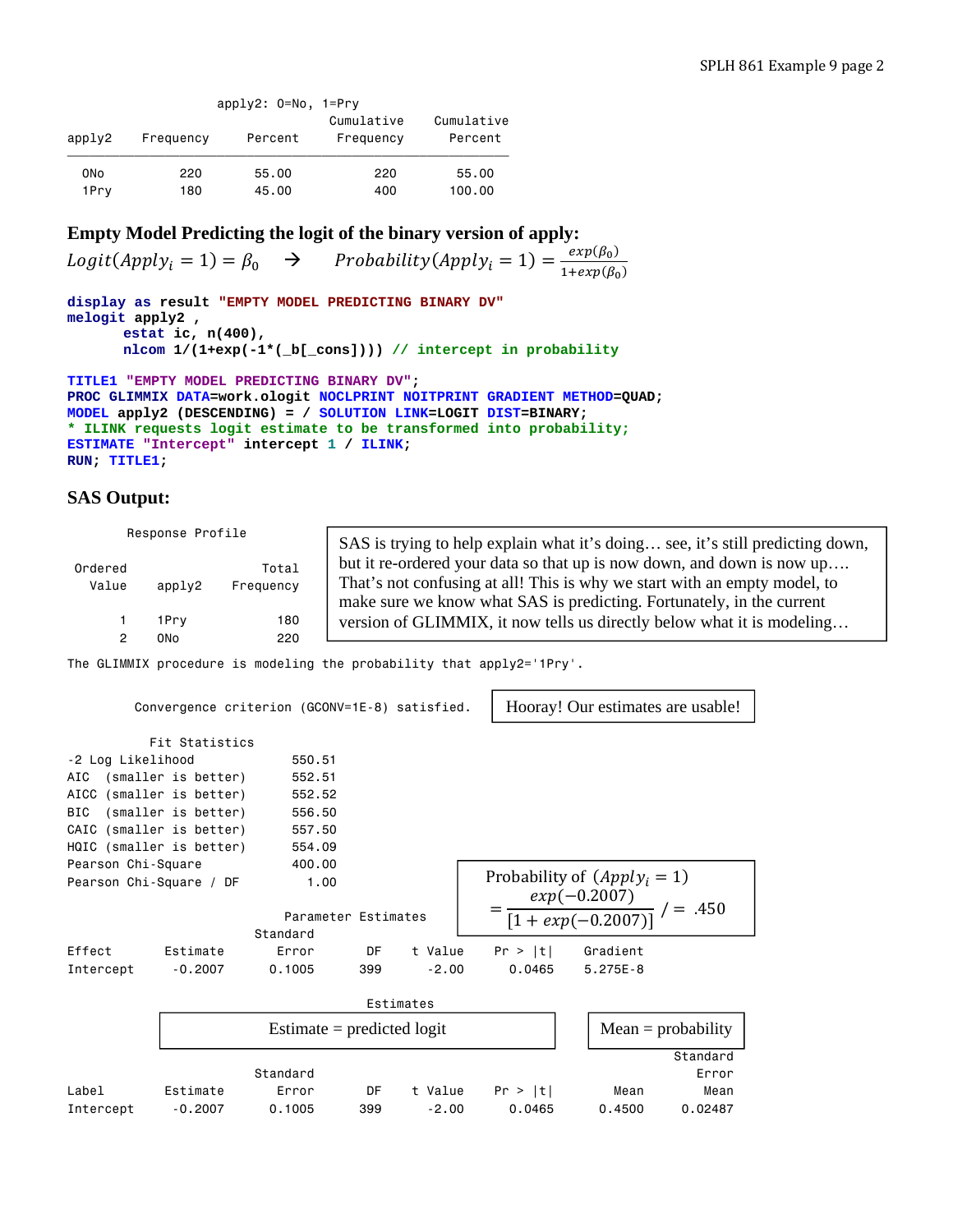```
Let's add some predictors, starting with main effects only...
Logit(Apply_i = 1) = \beta_0 + \beta_1(GPA_i - 3) + \beta_2(ParentGD_i) + \beta_3(Private_i)display as result "MAIN EFFECTS MODEL PREDICTING BINARY DV"
melogit apply2 c.gpa3 ib(last).parentgd ib(last).private, 
     estat ic, n(400), 
     margins i.parentgd, over(i.private) at(c.gpa3=(-1(1)1)) predict(xb) // logits
     margins i.parentgd, over(i.private) at(c.gpa3=(-1(1)1)) // probabilities
TITLE1 "MAIN EFFECTS MODEL PREDICTING BINARY DV"; 
PROC GLIMMIX DATA=work.ologit NOCLPRINT NOITPRINT GRADIENT METHOD=QUAD; 
CLASS parentGD private; 
MODEL apply2 (DESCENDING) = GPA3 parentGD private 
                   / SOLUTION LINK=LOGIT DIST=BINARY ODDSRATIO(AT GPA3=0); 
ESTIMATE "Intercept No Degree, Public, GPA=2" int 1 GPA3 -1 parentGD 1 0 private 1 0 / ILINK; 
ESTIMATE "Intercept No Degree, Private, GPA=2" int 1 GPA3 -1 parentGD 1 0 private 0 1 / ILINK; 
ESTIMATE "Intercept Yes Degree, Public, GPA=2" int 1 GPA3 -1 parentGD 0 1 private 1 0 / ILINK; 
ESTIMATE "Intercept Yes Degree, Private, GPA=2" int 1 GPA3 -1 parentGD 0 1 private 0 1 / ILINK; 
ESTIMATE "Intercept No Degree, Public, GPA=3" int 1 GPA3 0 parentGD 1 0 private 1 0 / ILINK; 
ESTIMATE "Intercept No Degree, Private, GPA=3" int 1 GPA3 0 parentGD 1 0 private 0 1 / ILINK; 
ESTIMATE "Intercept Yes Degree, Public, GPA=3" int 1 GPA3 0 parentGD 0 1 private 1 0 / ILINK; 
ESTIMATE "Intercept Yes Degree, Private, GPA=3" int 1 GPA3 0 parentGD 0 1 private 0 1 / ILINK; 
ESTIMATE "Intercept No Degree, Public, GPA=4" int 1 GPA3 1 parentGD 1 0 private 1 0 / ILINK; 
ESTIMATE "Intercept No Degree, Private, GPA=4" int 1 GPA3 1 parentGD 1 0 private 0 1 / ILINK; 
ESTIMATE "Intercept Yes Degree, Public, GPA=4" int 1 GPA3 1 parentGD 0 1 private 1 0 / ILINK; 
ESTIMATE "Intercept Yes Degree, Private, GPA=4" int 1 GPA3 1 parentGD 0 1 private 0 1 / ILINK; 
ESTIMATE "Slope for GPA" GPA3 1 / ILINK; * Example of non-sense ILINK for a slope; 
RUN; TITLE1;
```
### **SAS Output (condensed for convenience):**

Convergence criterion (GCONV=1E-8) satisfied.

|                             | Fit Statistics          |        |  |  |  |  |  |  |  |  |  |
|-----------------------------|-------------------------|--------|--|--|--|--|--|--|--|--|--|
| -2 Log Likelihood<br>529.92 |                         |        |  |  |  |  |  |  |  |  |  |
|                             | AIC (smaller is better) | 537.92 |  |  |  |  |  |  |  |  |  |
|                             | BIC (smaller is better) | 553.89 |  |  |  |  |  |  |  |  |  |

|              | private:               |           |                |                     |         |         |              |
|--------------|------------------------|-----------|----------------|---------------------|---------|---------|--------------|
| parentGD:    | Student                |           |                |                     |         |         |              |
| Parent Has   | Attends                |           |                |                     |         |         |              |
| Graduate     | Private                |           |                |                     |         |         |              |
| Degree       | University             |           | Standard       |                     |         |         |              |
| $(0=N, 1=Y)$ | $(0=N, 1=Y)$           | Estimate  | Error          | DF                  | t Value | Pr >  t | Gradient     |
|              |                        | 0.7214    | 0.2801         | 396                 | 2.58    | 0.0104  | $-868E - 14$ |
|              |                        | 0.5482    | 0.2724         | 396                 | 2.01    | 0.0449  | $-608E - 14$ |
| ONoDegree    |                        | $-1.0596$ | 0.2974         | 396                 | $-3.56$ | 0.0004  | $3.26E - 12$ |
| 1YesDegree   |                        | 0         | $\blacksquare$ | $\blacksquare$      | $\cdot$ |         |              |
|              | Opublic                | $-0.2006$ | 0.3053         | 396                 | $-0.66$ | 0.5117  | $-143E - 14$ |
|              | <i><b>1private</b></i> | 0         | ٠              | ٠                   | ٠.      | ٠       |              |
|              |                        |           |                | Parameter Estimates |         |         |              |

### **Interpret each main effect…**

**Intercept:** 

**GPA3:** 

#### **parentGD:**

**private:**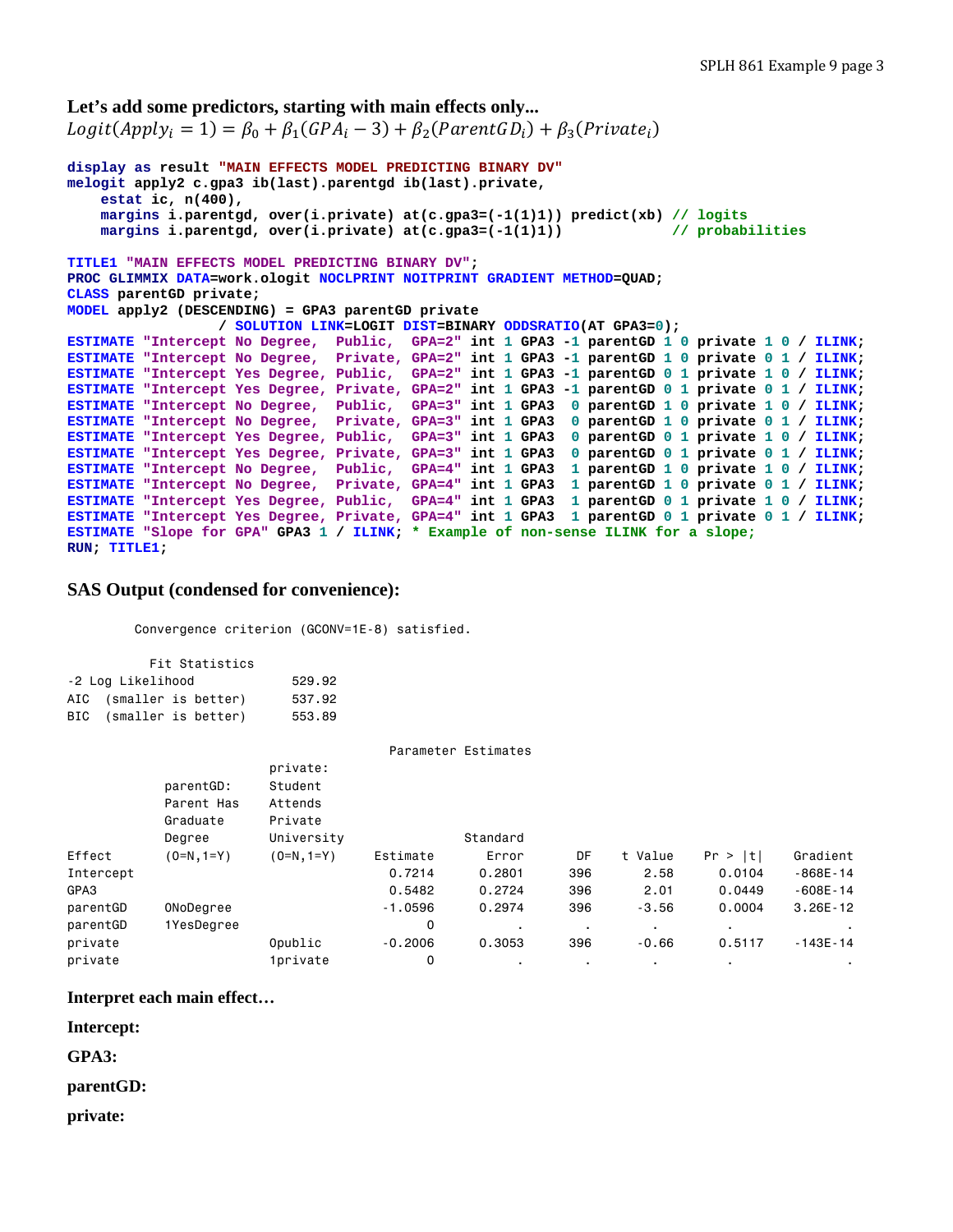```
 Odds Ratio Estimates
```

|                       | private:     |      |              | private:                                                                                                   |      |          |     |       |                |  |
|-----------------------|--------------|------|--------------|------------------------------------------------------------------------------------------------------------|------|----------|-----|-------|----------------|--|
| parentGD:             | Student      |      | parentGD:    | Student                                                                                                    |      |          |     |       |                |  |
| Parent Has            | Attends      |      | Parent Has   | Attends                                                                                                    |      |          |     |       |                |  |
| Graduate              | Private      |      | Graduate     | Private                                                                                                    |      |          |     |       |                |  |
| Degree                | University   |      | Degree       | University                                                                                                 |      |          |     |       | 95% Confidence |  |
| $(0=N, 1=Y)$          | $(0=N, 1=Y)$ | GPA3 | $(0=N, 1=Y)$ | $(0=N, 1=Y)$                                                                                               | GPA3 | Estimate | DF  |       | Limits         |  |
|                       |              |      |              |                                                                                                            | 0    | 1,730    | 396 | 1.013 | 2,956          |  |
| ONoDegree             |              | 0    | 1YesDegree   |                                                                                                            | 0    | 0.347    | 396 | 0.193 | 0.622          |  |
|                       | Opublic      | 0    |              | 1private                                                                                                   | 0    | 0.818    | 396 | 0.449 | 1.491          |  |
| modifies the offsets. |              |      |              | Effects of continuous variables are assessed as units offsets from the reference value. The UNIT suboption |      |          |     |       |                |  |

|               |                                          |                |         | Estimates  |          |     |         |         |        |          |
|---------------|------------------------------------------|----------------|---------|------------|----------|-----|---------|---------|--------|----------|
|               |                                          |                |         |            |          |     |         |         |        | Standard |
|               |                                          |                |         |            | Standard |     |         |         |        | Error    |
| Label         |                                          |                |         | Estimate   | Error    | DF  | t Value | Pr >  t | Mean   | Mean     |
|               | Intercept for No Degree,                 | Public,        | GPA=2   | $-1.0870$  | 0.4312   | 396 | $-2.52$ | 0.0121  | 0.2522 | 0.08132  |
|               | Intercept for No Degree,                 | Private, GPA=2 |         | $-0.8865$  | 0.2843   | 396 | $-3.12$ | 0.0020  | 0.2918 | 0.05877  |
|               | Intercept for Yes Degree, Public,        |                | GPA=2   | $-0.02742$ | 0.5123   | 396 | $-0.05$ | 0.9573  | 0.4931 | 0.1280   |
|               | Intercept for Yes Degree, Private, GPA=2 |                |         | 0.1731     | 0.4078   | 396 | 0.42    | 0.6714  | 0.5432 | 0.1012   |
|               | Intercept for No Degree,                 | Public,        | GPA=3   | $-0.5388$  | 0.2874   | 396 | $-1.87$ | 0.0616  | 0.3685 | 0.06688  |
|               | Intercept for No Degree,                 | Private, GPA=3 |         | $-0.3382$  | 0.1187   | 396 | $-2.85$ | 0.0046  | 0.4162 | 0.02885  |
|               | Intercept for Yes Degree, Public,        |                | GPA=3   | 0.5208     | 0.3714   | 396 | 1.40    | 0.1616  | 0.6273 | 0.08683  |
|               | Intercept for Yes Degree, Private, GPA=3 |                |         | 0.7214     | 0.2801   | 396 | 2.58    | 0.0104  | 0.6729 | 0.06164  |
|               | Intercept for No Degree,                 | Public,        | $GPA=4$ | 0.009455   | 0.3574   | 396 | 0.03    | 0.9789  | 0.5024 | 0.08934  |
|               | Intercept for No Degree,                 | Private, GPA=4 |         | 0.2100     | 0.3095   | 396 | 0.68    | 0.4978  | 0.5523 | 0.07652  |
|               | Intercept for Yes Degree, Public,        |                | GPA=4   | 1.0691     | 0.4024   | 396 | 2.66    | 0.0082  | 0.7444 | 0.07656  |
|               | Intercept for Yes Degree, Private, GPA=4 |                |         | 1,2696     | 0.3728   | 396 | 3.41    | 0.0007  | 0.7807 | 0.06383  |
| Slope for GPA |                                          |                |         | 0.5482     | 0.2724   | 396 | 2.01    | 0.0449  | 0.6337 | 0.06324  |

The last line illustrates why you cannot "un-logit" a slope… the difference between the intercepts per unit GPA in logits is a constant 0.5482, but the difference in probability is not constant (and is not 0). Similarly, the difference between the groups is constant in logits, but is NOT constant in probability (it depends where you are on the probability scale).

## **Let's see how to add interactions, such as all possible two-way interactions...**

```
Logit(Apply_i = 1) = \beta_0 + \beta_1(GPA_i - 3) + \beta_2(ParentGD_i) + \beta_3(Private_i)+ \beta_4 (GPA_i - 3) (ParentGD_i) + \beta_5 (GPA_i - 3) (Private_i)+ \beta_{6}(GParentGD_i)(Private_i)
```

```
display as result "INTERACTIONS EFFECTS MODEL PREDICTING BINARY DV" 
melogit apply2 c.gpa3 ib(last).parentgd ib(last).private /// 
               c.gpa3#ib(last).parentgd c.gpa3#ib(last).private ///
               ib(last).parentgd#ib(last).private, 
estat ic, n(400), 
margins i.parentgd#i.private, at(c.gpa3=(-1(1)1)) predict(xb)// logits
margins i.parentgd#i.private, at(c.gpa3=(-1(1)1))
margins i.private@i.parentgd, at(c.gpa3=(-1(1)1)) predict(xb)// simple effects in logits
margins i.parentgd@i.private, at(c.gpa3=(-1(1)1)) predict(xb)// simple effects in logits
lincom c.gpa3*1 + c.gpa3#i0.parentgd*1 + c.gpa3#i0.private // GPA slope for no degree, public
lincom c.gpa3*1 + c.gpa3#i1.parentgd*1 + c.gpa3#i0.private // GPA slope for yes degree, public
lincom c.gpa3*1 + c.gpa3#i0.parentgd*1 + c.gpa3#i1.private // GPA slope for no degree, private
lincom c.gpa3*1 + c.gpa3#i1.parentgd*1 + c.gpa3#i1.private // GPA slope for yes degree, private
```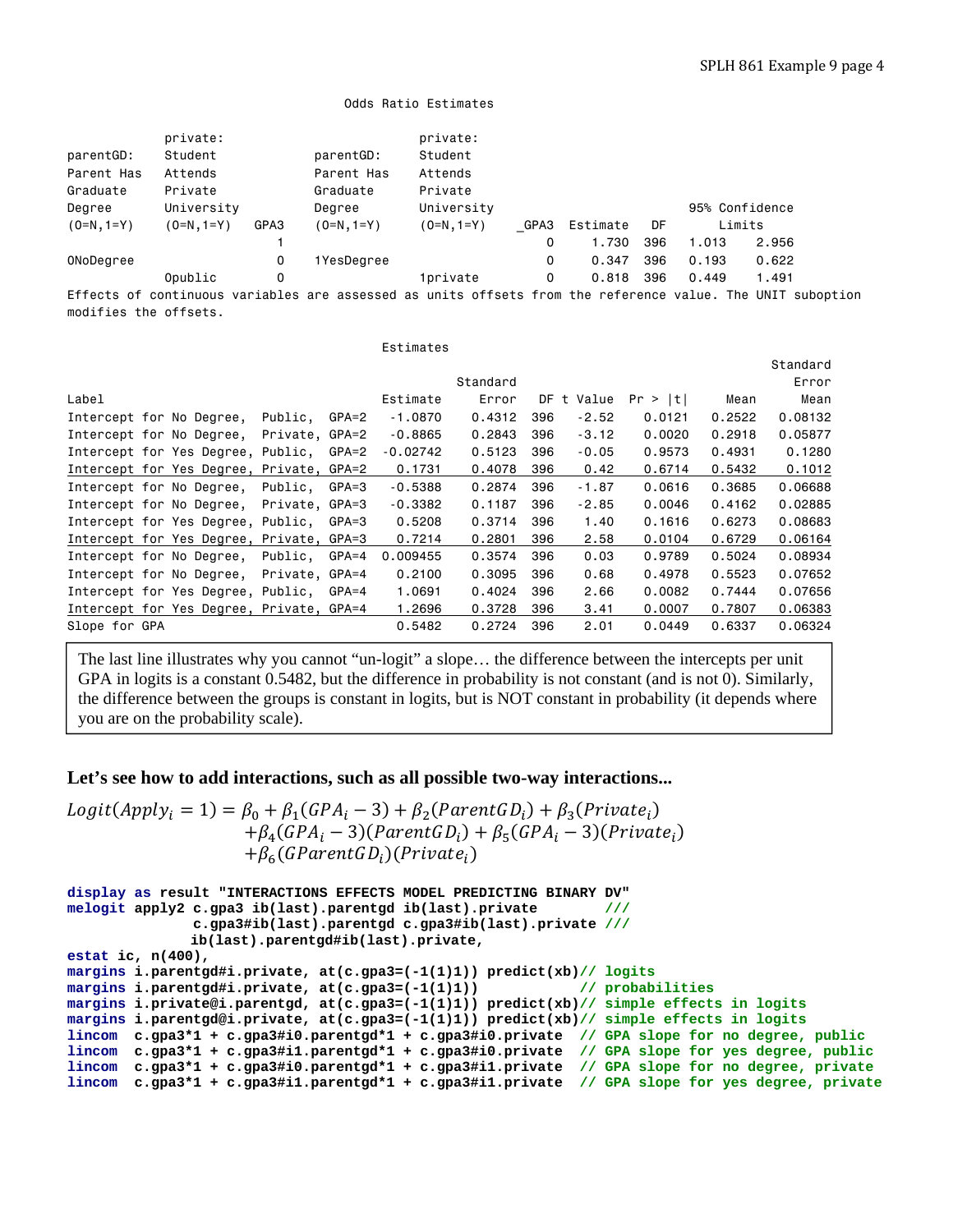```
TITLE1 "INTERACTIONS MODEL PREDICTING BINARY DV"; 
PROC GLIMMIX DATA=work.ologit NOCLPRINT NOITPRINT GRADIENT METHOD=QUAD; 
CLASS parentGD private; 
MODEL apply2 (DESCENDING) = GPA3|parentGD|private@2 
             / SOLUTION LINK=LOGIT DIST=BINARY ODDSRATIO(AT GPA3=0); 
* Conditional means for plotting interactions, SLICEDIFF gives simple effects;
LSMEANS parentGD|private / ILINK SLICEDIFF=parentGD SLICEDIFF=private AT(GPA3)=(-1); * At GPA=2;
LSMEANS parentGD|private / ILINK SLICEDIFF=parentGD SLICEDIFF=private AT(GPA3)=( 0); * At GPA=3;
LSMEANS parentGD|private / ILINK SLICEDIFF=parentGD SLICEDIFF=private AT(GPA3)=( 1); * At GPA=4;
* Simple slopes for GPA and slope differences by moderators;
ESTIMATE "GPA Slope for No Degree Public School" GPA3 1 GPA3*parentGD 1 0 GPA3*private 1 0; 
ESTIMATE "GPA Slope for Yes Degree Public School" GPA3 1 GPA3*parentGD 0 1 GPA3*private 1 0; 
ESTIMATE "GPA Slope for No Degree Private School" GPA3 1 GPA3*parentGD 1 0 GPA3*private 0 1; 
ESTIMATE "GPA Slope for Yes Degree Private School" GPA3 1 GPA3*parentGD 0 1 GPA3*private 0 1; 
ESTIMATE "GPA Slope Degree Diff" <br>
ESTIMATE "GPA Slope School Diff" GPA3*parentGD -1 1 ; <br>
GPA3*private -1 1;
ESTIMATE "GPA Slope School Diff"
RUN; TITLE1;
```
### **SAS Output (condensed for convenience):**

Convergence criterion (GCONV=1E-8) satisfied.

|                   | Fit Statistics          |        |  |  |  |  |  |  |  |  |  |
|-------------------|-------------------------|--------|--|--|--|--|--|--|--|--|--|
| -2 Log Likelihood | 526,66                  |        |  |  |  |  |  |  |  |  |  |
|                   | AIC (smaller is better) | 540.66 |  |  |  |  |  |  |  |  |  |
|                   | BIC (smaller is better) | 568.60 |  |  |  |  |  |  |  |  |  |

|                  |              |                        | Parameter Estimates |                |           |                |         |              |
|------------------|--------------|------------------------|---------------------|----------------|-----------|----------------|---------|--------------|
|                  | parentGD:    | private:<br>Student    |                     |                |           |                |         |              |
|                  | Parent Has   | Attends                |                     |                |           |                |         |              |
|                  | Graduate     | Private                |                     |                |           |                |         |              |
|                  | Degree       | University             |                     | Standard       |           |                |         |              |
| Effect           | $(0=N, 1=Y)$ | $(0=N, 1=Y)$           | Estimate            | Error          | DF        | Value<br>t     | Pr >  t | Gradient     |
| Intercept        |              |                        | 0.9521              | 0.3270         | 393       | 2.91           | 0.0038  | $-176E - 13$ |
| GPA3             |              |                        | $-0.06789$          | 0.7630         | 393       | $-0.09$        | 0.9291  | $-385E - 14$ |
| parentGD         | ONoDegree    |                        | $-1.3172$           | 0.3488         | 393       | $-3.78$        | 0.0002  | 4.79E-12     |
| parentGD         | 1YesDegree   |                        | 0                   | $\blacksquare$ |           |                |         |              |
| GPA3*parentGD    | ONoDegree    |                        | 0.5872              | 0.8038         | 393       | 0.73           | 0.4655  | $-259E - 14$ |
| GPA3*parentGD    | 1YesDegree   |                        | 0                   |                |           |                |         |              |
| private          |              | Opublic                | $-1.1058$           | 0.7281         | 393       | $-1.52$        | 0.1296  | $3.04E - 12$ |
| private          |              | <i><b>1private</b></i> | 0                   | $\blacksquare$ | $\bullet$ | ٠              |         |              |
| GPA3*private     |              | Opublic                | 0.8511              | 0.8153         | 393       | 1.04           | 0.2972  | $-17E-13$    |
| GPA3*private     |              | 1private               | 0                   | ٠              |           |                |         |              |
| parentGD*private | ONoDegree    | Opublic                | 0.9464              | 0.7703         | 393       | 1.23           | 0.2199  | $3.09E - 12$ |
| parentGD*private | ONoDegree    | <i><b>1private</b></i> | 0                   | ٠              | ٠         | $\blacksquare$ |         |              |
| parentGD*private | 1YesDegree   | Opublic                | 0                   | ٠              |           | $\blacksquare$ |         |              |
| parentGD*private | 1YesDegree   | <i><b>1private</b></i> | 0                   | ٠              | ٠         |                |         |              |

**Interpret each simple effect and interaction…** 

**GPA3:** 

**parentGD:** 

**private:** 

**GPA3\*parentGD:** 

**GPA3\*private:** 

**parentGD\*private:**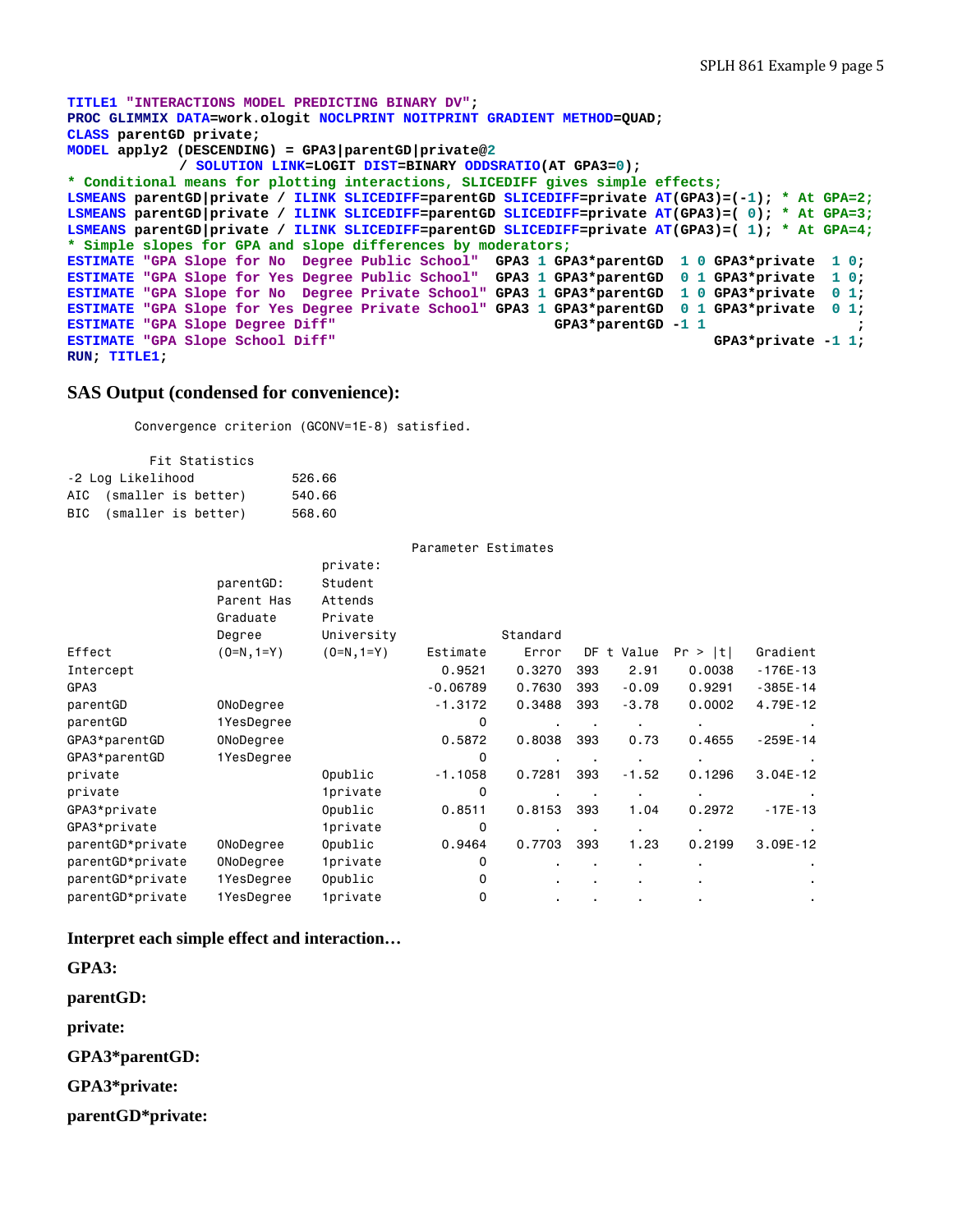|              | Odds Ratio Estimates |      |                                                                              |                                        |  |             |       |     |        |                |
|--------------|----------------------|------|------------------------------------------------------------------------------|----------------------------------------|--|-------------|-------|-----|--------|----------------|
|              | private:             |      |                                                                              | private:                               |  |             |       |     |        |                |
| parentGD:    | Student              |      | parentGD:                                                                    | Student                                |  |             |       |     |        |                |
| Parent Has   | Attends              |      | Parent Has                                                                   | Attends                                |  |             |       |     |        |                |
| Graduate     | Private              |      | Graduate                                                                     | Private                                |  |             |       |     |        |                |
| Degree       | University           |      | Degree                                                                       | University                             |  |             |       |     |        | 95% Confidence |
| $(0=N, 1=Y)$ | $(0=N, 1=Y)$         | GPA3 | $(0=N, 1=Y)$                                                                 | GPA3<br>DF<br>Estimate<br>$(0=N, 1=Y)$ |  |             |       |     | Limits |                |
| ONoDegree    |                      | 0    | 1YesDegree                                                                   |                                        |  | 0           | 0.430 | 393 | 0.191  | 0.966          |
| ONoDegree    |                      |      | ONoDegree                                                                    |                                        |  | 0           | 2.572 | 393 | 1,108  | 5.973          |
| 1YesDegree   |                      |      | 1YesDegree                                                                   |                                        |  | 0           | 1,430 | 393 | 0.308  | 6.637          |
|              | Opublic              | 0    |                                                                              | <i><b>1private</b></i>                 |  | 0           | 0.531 | 393 | 0.228  | 1.237          |
|              | Opublic              |      |                                                                              | Opublic                                |  | 0           | 2.935 | 393 | 0.621  | 13,878         |
|              | <b>1private</b>      |      |                                                                              | <i><b>1private</b></i>                 |  | $\mathbf 0$ | 1.253 | 393 | 0.547  | 2.874          |
| Effects of   |                      |      | continuous variables are assessed as units offsets from the reference value. |                                        |  |             |       |     |        |                |

The UNIT suboption modifies the offsets.

private:

|                                             | Estimates  |          |     |         |         |
|---------------------------------------------|------------|----------|-----|---------|---------|
|                                             |            | Standard |     |         |         |
| Label                                       | Estimate   | Error    | DF  | t Value | Pr >  t |
| GPA Slope for No Degree for Public School   | 1.3704     | 0.7761   | 393 | 1.77    | 0.0782  |
| GPA Slope for Yes Degree for Public School  | 0.7832     | 0.9846   | 393 | 0.80    | 0.4268  |
| GPA Slope for No Degree for Private School  | 0.5193     | 0.3119   | 393 | 1.67    | 0.0967  |
| GPA Slope for Yes Degree for Private School | $-0.06789$ | 0.7630   | 393 | $-0.09$ | 0.9291  |
| GPA Slope Degree Diff                       | $-0.5872$  | 0.8038   | 393 | $-0.73$ | 0.4655  |
| GPA Slope School Diff                       | $-0.8511$  | 0.8153   | 393 | $-1.04$ | 0.2972  |
|                                             |            |          |     |         |         |

Notice that the last two estimates are just the two-way interactions among GPA and degree/private…

parentGD\*private Least Squares Means

| parentGD:    | Student                |         |           |          |     |            |         |        |          |
|--------------|------------------------|---------|-----------|----------|-----|------------|---------|--------|----------|
| Parent Has   | Attends                |         |           |          |     |            |         |        |          |
| Graduate     | Private                |         |           |          |     |            |         |        | Standard |
| Degree       | University             |         |           | Standard |     |            |         |        | Error    |
| $(0=N, 1=Y)$ | $(0=N, 1=Y)$           | GPA3    | Estimate  | Error    |     | DF t Value | Pr >  t | Mean   | Mean     |
| ONoDegree    | Opublic                | $-1.00$ | $-1.8949$ | 0.9793   | 393 | $-1.94$    | 0.0537  | 0.1307 | 0.1113   |
| ONoDegree    | 1private               | $-1.00$ | $-0.8844$ | 0.3199   | 393 | $-2.76$    | 0,0060  | 0.2923 | 0.06617  |
| 1YesDegree   | Opublic                | $-1.00$ | $-0.9369$ | 1.4797   | 393 | $-0.63$    | 0.5270  | 0.2815 | 0.2993   |
| 1YesDegree   | <i><b>1private</b></i> | $-1.00$ | 1.0200    | 0.9071   | 393 | 1.12       | 0.2615  | 0.7350 | 0.1767   |
|              |                        |         |           |          |     |            |         |        |          |
| ONoDegree    | Opublic                | 0.00    | $-0.5245$ | 0.3488   | 393 | $-1.50$    | 0.1335  | 0.3718 | 0.08147  |
| ONoDegree    | 1private               | 0.00    | $-0.3651$ | 0.1206   | 393 | $-3.03$    | 0.0026  | 0.4097 | 0.02918  |
| 1YesDegree   | Opublic                | 0.00    | $-0.1537$ | 0.6804   | 393 | $-0.23$    | 0.8214  | 0.4617 | 0.1691   |
| 1YesDegree   | 1private               | 0.00    | 0.9521    | 0.3270   | 393 | 2.91       | 0.0038  | 0.7215 | 0.06569  |
|              |                        |         |           |          |     |            |         |        |          |
| ONoDegree    | Opublic                | 1.00    | 0.8460    | 0.6993   | 393 | 1.21       | 0.2271  | 0.6997 | 0.1469   |
| ONoDegree    | 1private               | 1.00    | 0.1543    | 0.3483   | 393 | 0.44       | 0.6580  | 0.5385 | 0.08655  |
| 1YesDegree   | Opublic                | 1.00    | 0.6295    | 0.8218   | 393 | 0.77       | 0.4441  | 0.6524 | 0.1864   |
| 1YesDegree   | 1private               | 1.00    | 0.8842    | 0.7452   | 393 | 1.19       | 0.2361  | 0.7077 | 0.1542   |